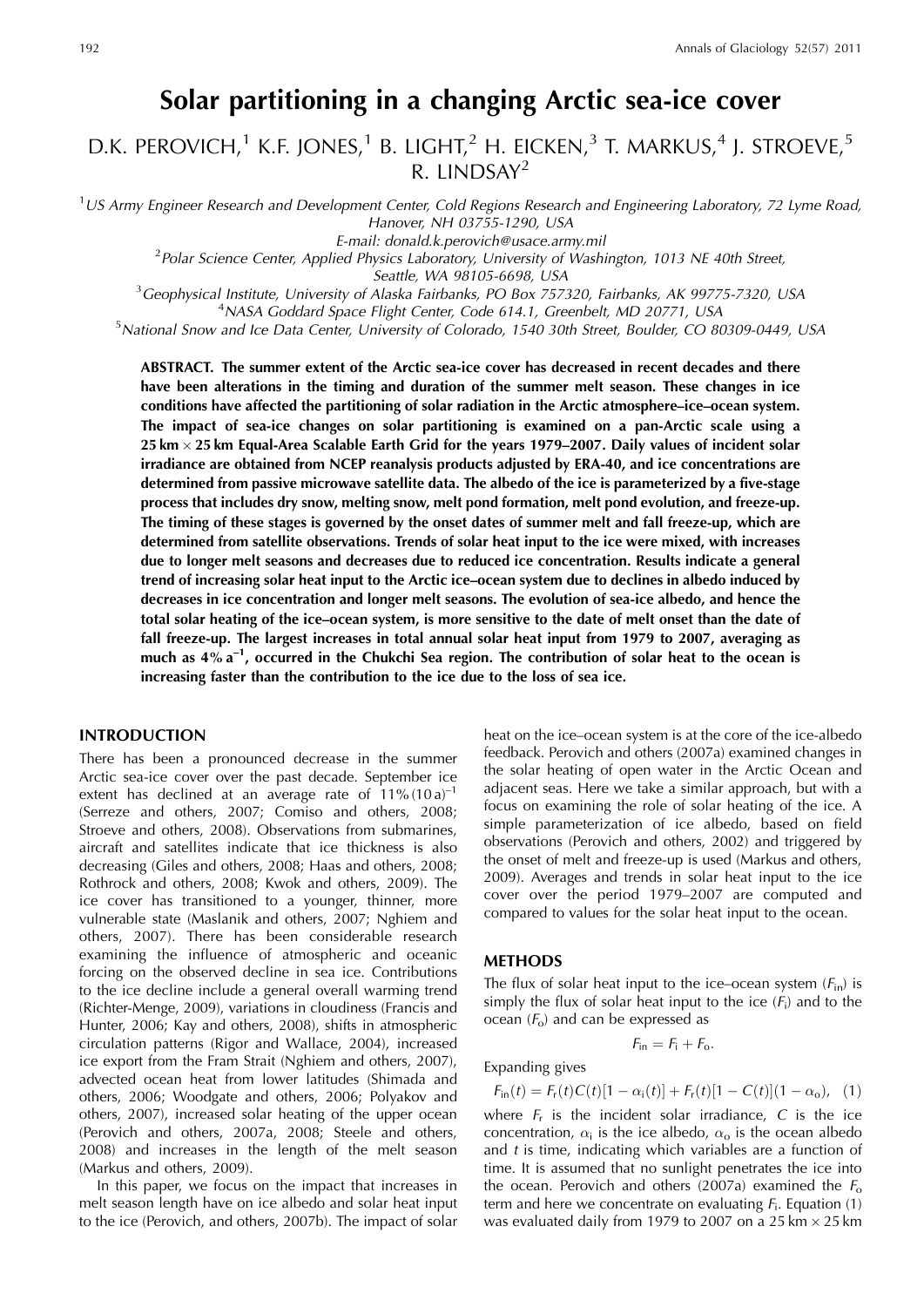| <b>Report Documentation Page</b>                                                                                                                                                                                                                                                                                                                                                                                                                                                                                                                                                                                                                                                                                                                                                                                                                                                                                                                                                                                                                                                                                                                                                                                                                                                                                                                                                                                                                                                                                                                                                                                                                                                 | Form Approved<br>OMB No. 0704-0188          |                                                     |  |  |  |  |
|----------------------------------------------------------------------------------------------------------------------------------------------------------------------------------------------------------------------------------------------------------------------------------------------------------------------------------------------------------------------------------------------------------------------------------------------------------------------------------------------------------------------------------------------------------------------------------------------------------------------------------------------------------------------------------------------------------------------------------------------------------------------------------------------------------------------------------------------------------------------------------------------------------------------------------------------------------------------------------------------------------------------------------------------------------------------------------------------------------------------------------------------------------------------------------------------------------------------------------------------------------------------------------------------------------------------------------------------------------------------------------------------------------------------------------------------------------------------------------------------------------------------------------------------------------------------------------------------------------------------------------------------------------------------------------|---------------------------------------------|-----------------------------------------------------|--|--|--|--|
| Public reporting burden for the collection of information is estimated to average 1 hour per response, including the time for reviewing instructions, searching existing data sources, gathering and<br>maintaining the data needed, and completing and reviewing the collection of information. Send comments regarding this burden estimate or any other aspect of this collection of information,<br>including suggestions for reducing this burden, to Washington Headquarters Services, Directorate for Information Operations and Reports, 1215 Jefferson Davis Highway, Suite 1204, Arlington<br>VA 22202-4302. Respondents should be aware that notwithstanding any other provision of law, no person shall be subject to a penalty for failing to comply with a collection of information if it<br>does not display a currently valid OMB control number.                                                                                                                                                                                                                                                                                                                                                                                                                                                                                                                                                                                                                                                                                                                                                                                                               |                                             |                                                     |  |  |  |  |
| 1. REPORT DATE<br>2011                                                                                                                                                                                                                                                                                                                                                                                                                                                                                                                                                                                                                                                                                                                                                                                                                                                                                                                                                                                                                                                                                                                                                                                                                                                                                                                                                                                                                                                                                                                                                                                                                                                           | 2. REPORT TYPE                              | <b>3. DATES COVERED</b><br>00-00-2011 to 00-00-2011 |  |  |  |  |
| <b>4. TITLE AND SUBTITLE</b><br>Solar partitioning in a changing Arctic sea-ice cover                                                                                                                                                                                                                                                                                                                                                                                                                                                                                                                                                                                                                                                                                                                                                                                                                                                                                                                                                                                                                                                                                                                                                                                                                                                                                                                                                                                                                                                                                                                                                                                            |                                             | 5a. CONTRACT NUMBER                                 |  |  |  |  |
|                                                                                                                                                                                                                                                                                                                                                                                                                                                                                                                                                                                                                                                                                                                                                                                                                                                                                                                                                                                                                                                                                                                                                                                                                                                                                                                                                                                                                                                                                                                                                                                                                                                                                  |                                             | 5b. GRANT NUMBER                                    |  |  |  |  |
|                                                                                                                                                                                                                                                                                                                                                                                                                                                                                                                                                                                                                                                                                                                                                                                                                                                                                                                                                                                                                                                                                                                                                                                                                                                                                                                                                                                                                                                                                                                                                                                                                                                                                  |                                             | 5c. PROGRAM ELEMENT NUMBER                          |  |  |  |  |
| 6. AUTHOR(S)                                                                                                                                                                                                                                                                                                                                                                                                                                                                                                                                                                                                                                                                                                                                                                                                                                                                                                                                                                                                                                                                                                                                                                                                                                                                                                                                                                                                                                                                                                                                                                                                                                                                     |                                             | 5d. PROJECT NUMBER                                  |  |  |  |  |
|                                                                                                                                                                                                                                                                                                                                                                                                                                                                                                                                                                                                                                                                                                                                                                                                                                                                                                                                                                                                                                                                                                                                                                                                                                                                                                                                                                                                                                                                                                                                                                                                                                                                                  |                                             | 5e. TASK NUMBER                                     |  |  |  |  |
|                                                                                                                                                                                                                                                                                                                                                                                                                                                                                                                                                                                                                                                                                                                                                                                                                                                                                                                                                                                                                                                                                                                                                                                                                                                                                                                                                                                                                                                                                                                                                                                                                                                                                  |                                             | 5f. WORK UNIT NUMBER                                |  |  |  |  |
| 7. PERFORMING ORGANIZATION NAME(S) AND ADDRESS(ES)<br><b>US Army Engineer Research and Development Center, Cold Regions</b><br><b>Research and Engineering Laboratory, 72 Lyme</b><br>Road, Hanover, NH, 03755-1290                                                                                                                                                                                                                                                                                                                                                                                                                                                                                                                                                                                                                                                                                                                                                                                                                                                                                                                                                                                                                                                                                                                                                                                                                                                                                                                                                                                                                                                              | 8. PERFORMING ORGANIZATION<br>REPORT NUMBER |                                                     |  |  |  |  |
| 9. SPONSORING/MONITORING AGENCY NAME(S) AND ADDRESS(ES)                                                                                                                                                                                                                                                                                                                                                                                                                                                                                                                                                                                                                                                                                                                                                                                                                                                                                                                                                                                                                                                                                                                                                                                                                                                                                                                                                                                                                                                                                                                                                                                                                          |                                             | 10. SPONSOR/MONITOR'S ACRONYM(S)                    |  |  |  |  |
|                                                                                                                                                                                                                                                                                                                                                                                                                                                                                                                                                                                                                                                                                                                                                                                                                                                                                                                                                                                                                                                                                                                                                                                                                                                                                                                                                                                                                                                                                                                                                                                                                                                                                  | 11. SPONSOR/MONITOR'S REPORT<br>NUMBER(S)   |                                                     |  |  |  |  |
| 12. DISTRIBUTION/AVAILABILITY STATEMENT<br>Approved for public release; distribution unlimited                                                                                                                                                                                                                                                                                                                                                                                                                                                                                                                                                                                                                                                                                                                                                                                                                                                                                                                                                                                                                                                                                                                                                                                                                                                                                                                                                                                                                                                                                                                                                                                   |                                             |                                                     |  |  |  |  |
| <b>13. SUPPLEMENTARY NOTES</b>                                                                                                                                                                                                                                                                                                                                                                                                                                                                                                                                                                                                                                                                                                                                                                                                                                                                                                                                                                                                                                                                                                                                                                                                                                                                                                                                                                                                                                                                                                                                                                                                                                                   |                                             |                                                     |  |  |  |  |
| 14. ABSTRACT<br>The summer extent of the Arctic sea-ice cover has decreased in recent decades and there have been<br>alterations in the timing and duration of the summer melt season. These changes in ice conditions have<br>affected the partitioning of solar radiation in the Arctic atmosphere?ice?ocean system. The impact of<br>sea-ice changes on solar partitioning is examined on a pan-Arctic scale using a 25km 25km Equal-Area<br>Scalable Earth Grid for the years 1979?2007. Daily values of incident solar irradiance are obtained from<br>NCEP reanalysis products adjusted by ERA-40, and ice concentrations are determined from passive<br>microwave satellite data. The albedo of the ice is parameterized by a five-stage process that includes dry<br>snow, melting snow, melt pond formation, melt pond evolution, and freeze-up. The timing of these stages is<br>governed by the onset dates of summer melt and fall freeze-up, which are determined from satellite<br>observations. Trends of solar heat input to the ice were mixed, with increases due to longer melt seasons<br>and decreases due to reduced ice concentration. Results indicate a general trend of increasing solar heat<br>input to the Arctic ice?ocean system due to declines in albedo induced by decreases in ice concentration<br>and longer melt seasons. The evolution of sea-ice albedo, and hence the total solar heating of the ice?ocean<br>system, is more sensitive to the date of melt onset than the date of fall freeze-up. The largest increases in<br>total annual solar heat input from 1979 to 2007, averaging as much as 4%a?1, occurred in the Chukchi Sea |                                             |                                                     |  |  |  |  |

**region. The contribution of solar heat to the ocean is increasing faster than the contribution to the ice due**

15. SUBJECT TERMS

**to the loss of sea ice.**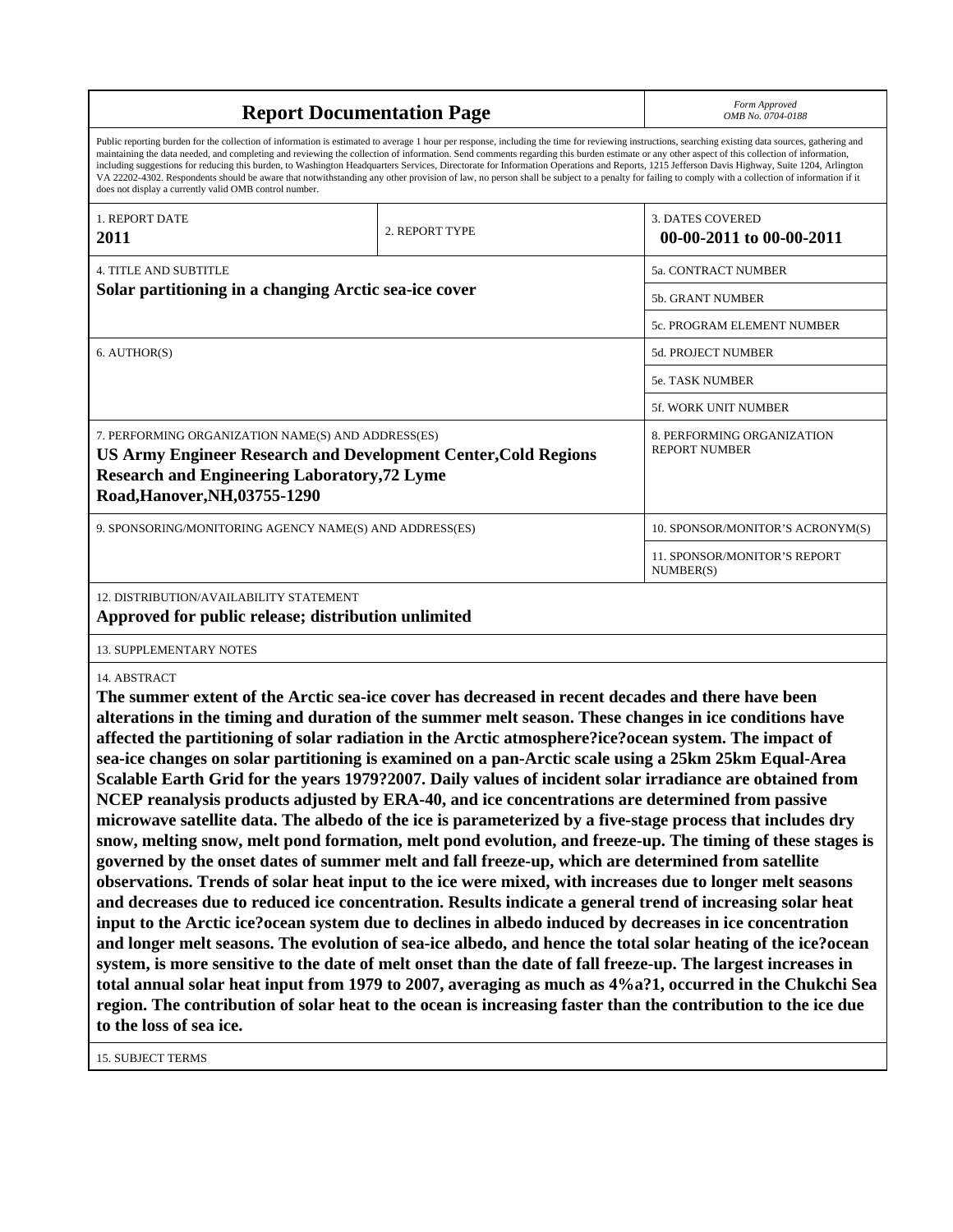| 16. SECURITY CLASSIFICATION OF: |                             |                              | 17. LIMITATION OF              | 18. NUMBER | 19a. NAME OF              |
|---------------------------------|-----------------------------|------------------------------|--------------------------------|------------|---------------------------|
|                                 |                             |                              | ABSTRACT                       | OF PAGES   | <b>RESPONSIBLE PERSON</b> |
| a. REPORT<br>unclassified       | b. ABSTRACT<br>unclassified | c. THIS PAGE<br>unclassified | Same as<br><b>Report (SAR)</b> |            |                           |

**Standard Form 298 (Rev. 8-98)**<br>Prescribed by ANSI Std Z39-18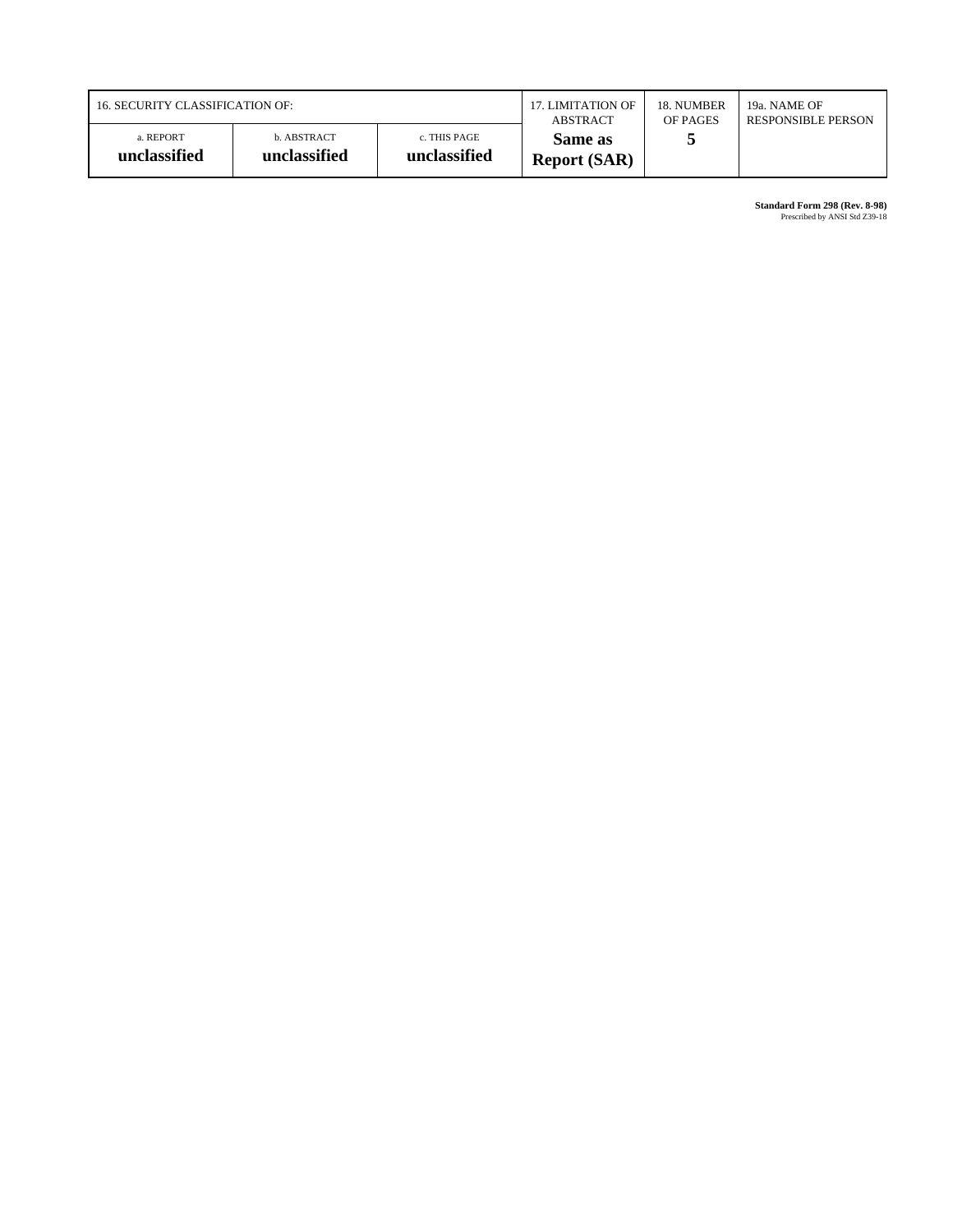The mean daily downwelling shortwave fluxes from the US National Centers for Environmental Prediction (NCEP) reanalysis are known to have large biases due to incorrect cloud fractions compared to those of the European Centre for Medium-Range Weather Forecasts reanalysis (ERA-40) (Serreze and others, 1998; Walsh and others, 2009). Walsh and others (2009) find that at the Barrow (Alaska) ARM (US Atmospheric Radiation Measurement Program) site, shortwave flux biases averaged over June–August for ERA-40 are  $16$  W m<sup>-2</sup> too high compared to 143 W m<sup>-2</sup> too high for the NCEP reanalyses. The NCEP bias results from simulated summertime cloud fractions that are too small. The ERA-40 reanalysis has a more realistic seasonal cycle for clouds, but the data end in 2002. The fluxes in the two reanalyses are well correlated if seasonal and geographic variations are accounted for (Liu and others, 2005), so we can utilize the more accurate ERA-40 values to correct the post-2002 NCEP data by determining seasonal and regional regression equations between the two datasets

The NCEP predictor variables are the downwelling solar flux,  $F_{\text{swd,ncep}}$ , and the sea-level pressure,  $P_{\text{ncep}}$ . These are the two variables we found that significantly improved the NCEP estimates. The ERA-40 downwelling solar flux was interpolated to the NCEP grid using five years of data, evenly spaced from 1979 to 1999. Separate regression equations were determined every 5 days of the seasonal cycle for every second gridpoint of the NCEP data. This is justified because the regression coefficients do not change rapidly with the seasonal cycle or location. All pairs (NCEP and ERA-40) of daily average values were included for each fit within 5 days of the designated time of year from all five years and within 750 km of the grid location. For location,  $x$ , and time of season, s, the least-squares estimates of the coefficients were determined for

$$
F_{\text{swd, era-40}} = a_0(x, s) + a_1(x, s) F_{\text{swd,ncep}} + a_2(x, s) P_{\text{ncep}}.
$$

The mean root-mean-square error of the regression is  $29 \text{ W m}^{-2}$ . Biases in the ERA-40 downwelling shortwave flux remain in the adjusted data. Finally, corrected estimates of the daily mean solar flux were computed for all locations and times on the NCEP grid by interpolating the three coefficients to each time and location and using the NCEP values for the downwelling solar flux and the sea-level pressure in the regression equation.

Passive microwave observations were used to determine the ice concentration,  $C(t)$ , from the NASA Team algorithm (J. Maslanik and J. Stroeve, http://nsidc.org/data/docs/daac/ nsidc0081\_ssmi\_nrt\_seaice.gd.html; D. Cavalieri and others, http://nsidc.org/data/nsidc-0051.html). Summer melt ponds may lead to underestimates of ice concentration, due to the difficulty in distinguishing between ponds and leads. We do not expect there to be any temporal trend in this uncertainty. Based on the field observations of Pegau and Paulson (2001) the albedo of the open ocean was set to a constant 0.07, with no time dependence.

The most difficult time series to estimate was the ice albedo. Due to persistent summer clouds, there is a not a comprehensive dataset of remotely sensed sea-ice albedos. The evolution of sea-ice albedo was approximated from the field observations of Perovich and others (2002). They determined that the seasonal evolution of albedo for multiyear ice has five distinct stages, namely, dry snow, melting snow, melt pond formation, melt pond evolution, and fall freeze-up, and that the evolutionary sequence is determined in large part by the onset dates of melt and freeze-up. This albedo sequence is applied everywhere in our region of interest, but the daily values of albedo depend on the local onset dates of melt and freeze-up. The albedo sequence includes melt ponds, assuming they follow an evolution similar to that observed by Perovich and others (2002). Using the method of Markus and others (2009), dailyaveraged satellite passive microwave temperatures are used to map four onset dates for each gridcell for each year: early melt, full melt, early freeze-up and full freeze-up. Briefly, the melt season is determined using temporal changes in brightness temperatures at 37 GHz and temporal changes in the gradient ratio between 19 and 37 GHz. The melt indicator of Smith (1998) is also applied. The strength of all three indicators determines the beginning and end of the period of continuous melt. The first and last days of melt are identified by secondary peaks in the weight of the three indicators before and after the melt starts and ends. Finally, sea-ice concentration provides additional information on ice disintegration and formation. Using the four melt/freeze-up dates the following sequence in albedo evolution is applied at all gridcells for all years:

- 1. Before melt onset the snow albedo is 0.85.
- 2. At early melt the albedo decreases to 0.81.
- 3. Starting with full melt, there is a linear decrease to 0.71 in 15 days.
- 4. For the next 6 days, decrease from 0.70 to 0.50.
- 5. Albedo decreases by  $0.0029 d^{-1}$  (but to no less than 0.2).
- 6. At early freeze-up set albedo to 0.46, representing some ponds freezing.
- 7. At full freeze-up, albedo increases by  $0.026 d^{-1}$  to  $0.85$ .

Applying this algorithm, with the satellite-derived onset dates, we were able to evaluate Equation (1) at all grid locations every day from 1979 to 2007. The resulting solar flux was then integrated over time to compute the total annual solar heat input to the ice. This is done by calculating the solar heat input to the ice per unit area for the entire gridcell,

$$
Q_{\rm i} = \sum F_{\rm r}(t)C(t)[1 - \alpha_{\rm i}(t)]\Delta t,
$$

where  $\Delta t$  is 1 day (86 400 s) and the summation is over all days of the year. If no ice is present in a gridcell  $(C=0)$ , then there is no contribution to  $Q_i$  for that day. Similarly the solar heat input directly to the ocean,  $Q_{o}$ , per unit area for the entire gridcell is

$$
Q_{o} = \sum F_{r}(t)[1 - C(t)][1 - \alpha_{o}(t)]\Delta t.
$$

The mean annual values of  $Q_0$  and  $Q_i$  are computed for the period 1979–2007, and year-to-year trends over that period are calculated. The relative contributions of solar heat deposited in the ice and in the ocean are explored.

## **RESULTS**

The mean annual solar heat input to the ice for 1979–2007 is mapped in Figure 1. Mean values range from 100 to 1000 MJ  $m^{-2}$ . The minimum solar heat input to the ice occurs at the edge of the marginal ice zone in the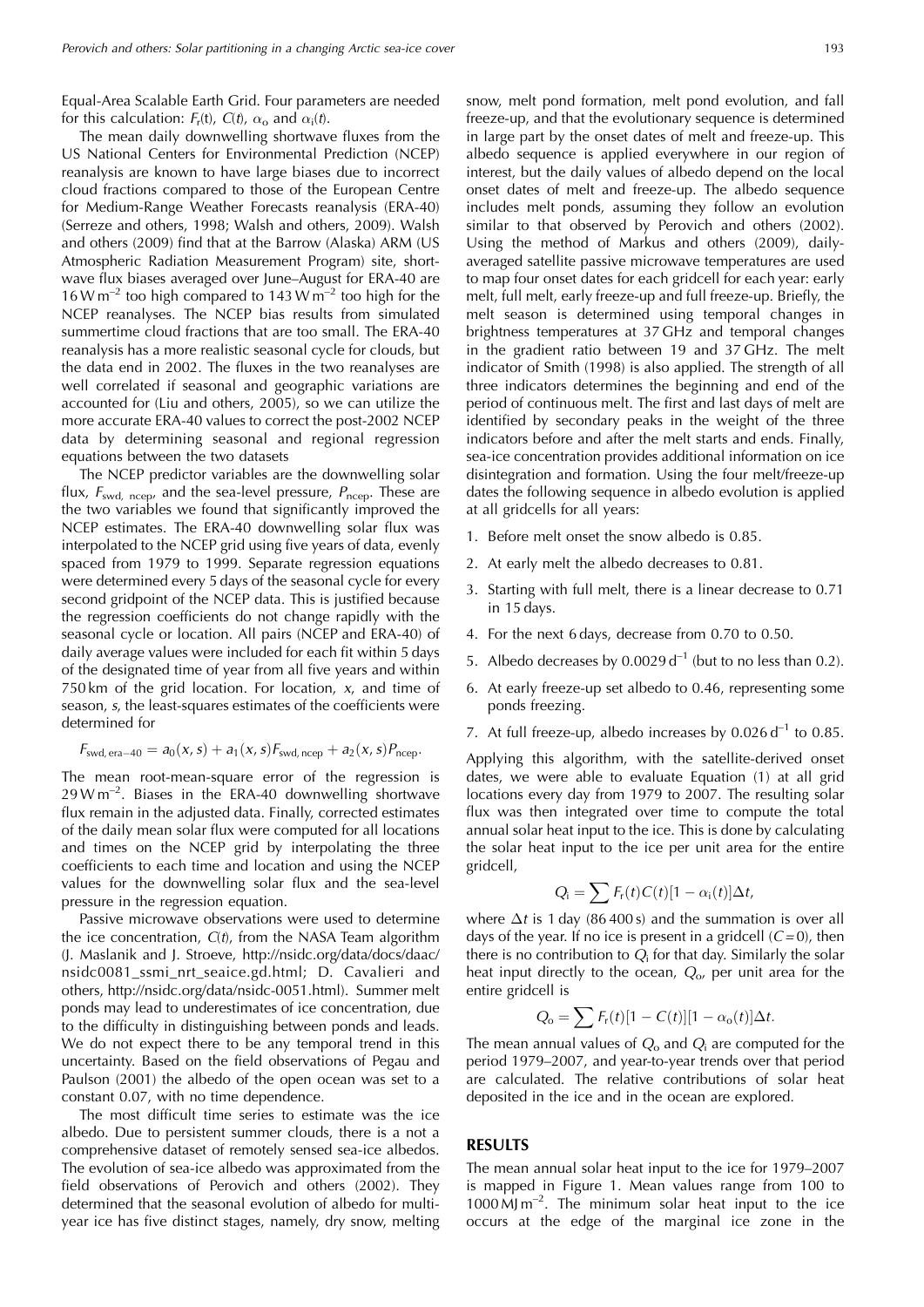

**Fig. 1.** Mean value of total annual solar heat input to the ice within a gridcell,  $Q_i$ . The units are MJ m<sup>-2</sup>.

Greenland Sea, where ocean heat drives the spring ice retreat, before much solar heat is absorbed in the ice. In contrast, peak solar heating occurs in the eastern Beaufort Sea where incident solar radiation is large, surface melting starts early and the albedo is small. In the Arctic basin, solar heating of the ice decreases northward from about 700 to 500 MJ  $m^{-2}$  due to reduced incident solar irradiance and a shorter melt season.

To put these numbers in perspective, it takes  $\sim$ 300 MJ m<sup>-2</sup> to thin the ice by 1 m. Of course all the solar heat deposited does not contribute to surface melting; some is absorbed in the interior of the ice and some is transmitted to the ocean. Also, there are other major components to the surface heat budget (e.g. longwave radiative losses) that temper the impact of solar heating.



**Fig. 2.** The trend in total annual solar heat input to the ice within a gridcell,  $Q_i$ . The units are %  $a^{-1}$ .



**Fig. 3.** The trend of the relative contribution of solar heat deposited in open water to the total solar heat deposited in the ice–ocean system,  $Q_0/(Q_0+Q_i)$ . The units are % a<sup>-1</sup>.

The 1979–2007 trend in solar heat input to the ice is mapped in Figure 2. This was calculated by performing a linear least-squares fit to the time series of annual  $Q_i$ for each gridcell. Trends are generally modest and are a mix of positive and negative values. This mix is a result of the two distinct parameters that contribute to  $Q_i$ : the ice concentration and the ice albedo. The negative trends around the periphery of the Arctic are due to reductions in ice concentration. The strongest negative trends are mainly near Greenland and the Fram Strait and result from ice completely melting earlier in the season, so that solar heat goes into the ocean rather than the ice. Areas of positive trend in  $Q_i$  are regions where ice concentration has not changed appreciably over the years, but the melt seasons have lengthened, resulting in an overall decrease in albedo.

Figure 3 explores trends in the relative contribution of solar heat input to open water compared to the entire gridcell, by plotting the trend of the ratio  $Q_0/(Q_0+Q_i)$ . Roughly 90% of the study area shows an increasing relative contribution from solar heat absorbed in open water, averaging  $1\% a^{-1}$ , with a peak of  $4\% a^{-1}$ . The growth in the open-water solar heat contribution is primarily due to a trend of increasing open water.

Longer melt seasons have resulted in modest increases in solar heating of the ice. This results in some increases in surface melting, but the impact is likely moderated by other components of the surface heat budget (Perovich and others, 2010). However, in interpreting Figure 2, it needs to be kept in mind that our simplified approach does not account for the replacement of multi-year ice by first-year ice with lower summer albedos (Perovich and others, 2002). The contribution of solar heat to the ocean is increasing faster than the contribution to the ice due to the loss of sea ice. This impacts the sea-ice mass balance through a trend of increasing bottom melt (Maykut and McPhee, 1995; Perovich and others, 2008) or reduced ice formation in the fall and winter. Extra heat deposited in leads also increases lateral melting of floes. Lateral melt is a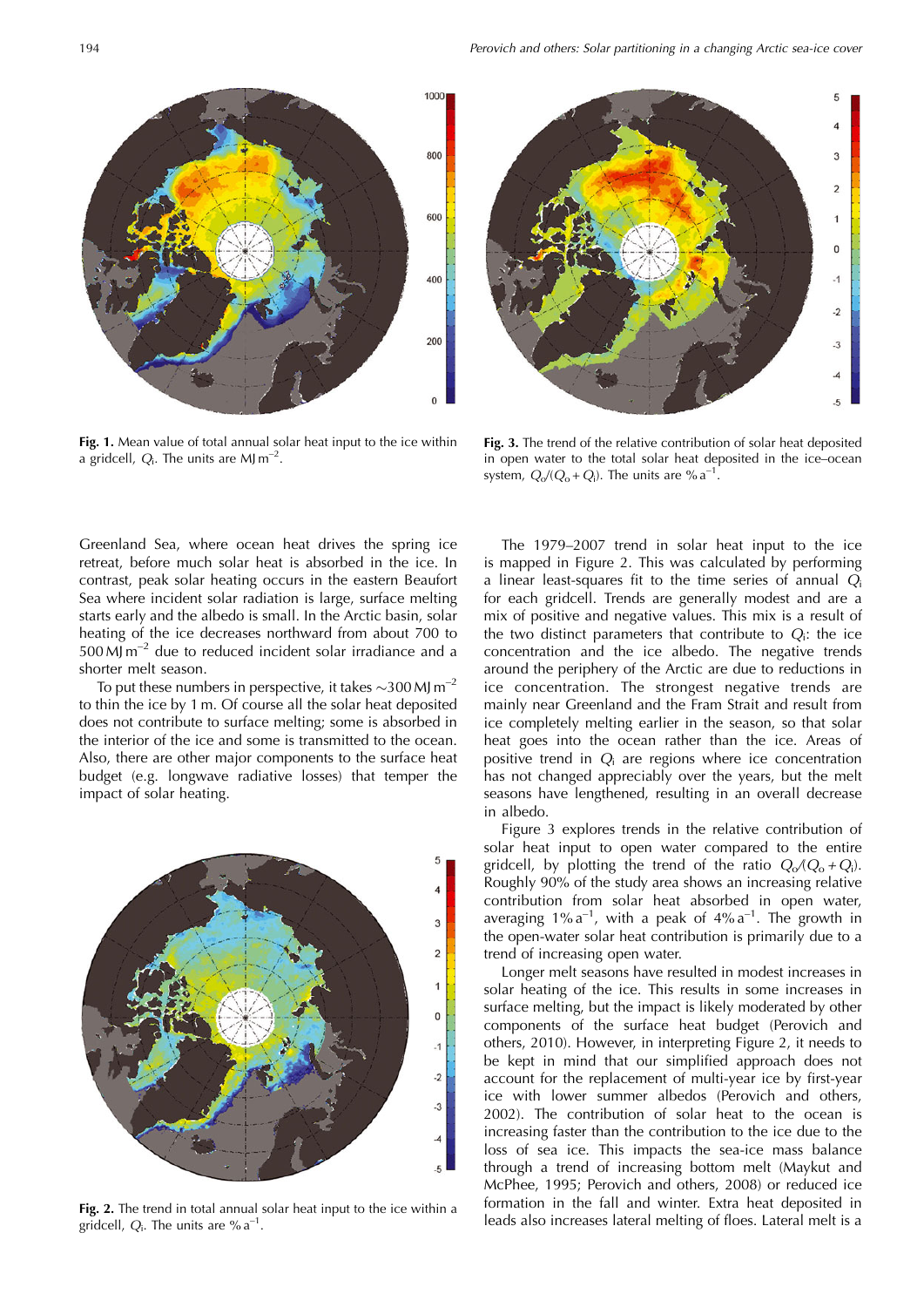major mechanism for the ice-albedo feedback because as the area of open water is increased the mean albedo is reduced. Determining the degree of this enhancement requires further research.

# **DISCUSSION**

The analysis in this paper is a first step in assessing changes in solar heat input to the ice as a result of changes in the melt season. The impact of increasing seasonal ice replacing multi-year ice should be considered next. This entails distinguishing between multi-year and first-year ice, using both passive and active microwave sensors, and then applying an appropriate albedo evolution algorithm to each type. An algorithm for the albedo evolution of first-year ice needs to be developed to complement the multi-year ice algorithm that was applied here. Field observations indicate that first-year ice has a somewhat similar, but amplified, albedo evolution compared to multi-year ice. There are significant differences as well. First-year ice typically has a thinner snow cover than multi-year ice, so the melt of the snow cover is faster and pond formation occurs earlier. Due to its flat topography, pond fractions early in the pond formation stage can be as large as 90%, much greater than multi-year ice. After drainage occurs in the pond evolution stage, first-year pond fractions are closer to multi-year ice values (Hanesiak and others, 2001; Grenfell and Perovich, 2004). There is a rapid decrease in bare ice albedo if the ice thickness drops below  $\sim 0.5-0.7$  m. Should the first-year ice completely melt in summer, the fall freeze-up of open water will take much longer than it does in an area with multiyear ice. Taken together this implies that albedos for firstyear ice are less than those for multi-year ice over the course of the melt season, and the solar heat input to the ice is significantly greater. Our analysis applying a multiyear ice albedo evolution algorithm to seasonal ice overestimates the albedo and thus underestimates the solar heat input. As the multi-year ice pack declines and more of the Arctic has a seasonal ice cover, more solar heat will be input to the ice–ocean system, resulting in an enhanced icealbedo feedback.

## **ACKNOWLEDGEMENTS**

This work has been funded by the US National Science Foundation Arctic System Science Program and the NASA Cryospheric Program. The work on melt/freeze-up dates was funded under NASA Award No. NNG04GO51G. We appreciate the efforts of the reviewers and the scientific editor in improving the manuscript.

#### **REFERENCES**

- Comiso, J.C., C.L. Parkinson, R. Gersten and L. Stock. 2008. Accelerated decline in the Arctic sea ice cover. Geophys. Res. Lett., **35**(1), L01703. (10.1029/2007GL031972.)
- Francis, J.A. and E. Hunter. 2006. New insight into the disappearing Arctic sea ice. Eos, **87**(46), 509.
- Giles, K.A., S.W. Laxon and A.L. Ridout. 2008. Circumpolar thinning of Arctic sea ice following the 2007 record ice extent minimum. Geophys. Res. Lett., **35**(22), L22502. (10.1029/ 2008GL035710.)
- Grenfell, T.C. and D.K. Perovich. 2004. Seasonal and spatial evolution of albedo in a snow–ice–land–ocean environment. J. Geophys. Res., **109**(C1), C1001. (10.1029/2003JC001866.)
- Haas, C., A. Pfaffling, S. Hendricks, L. Rabenstein, J.-L. Etienne and I. Rigor. 2008. Reduced ice thickness in Arctic Transpolar Drift favors rapid ice retreat. Geophys. Res. Lett., **35**(17), L17501. (10.1029/2008GL034457.)
- Hanesiak, J.M., D.G. Barber, R.A. De Abreu and J.J. Yackel. 2001. Local and regional albedo observations of Arctic first-year sea ice during melt ponding. J. Geophys. Res., **106**(C1), 1005–1016.
- Kay, J.E., A. Gettelman, G. Stephens and C. O'Dell. 2008. The contribution of cloud and radiation anomalies to the 2007 Arctic sea ice extent minimum. Geophys. Res. Lett., **35**(8), L08503. (10.1029/2008GL033451.)
- Kwok, R., G.F. Cunningham, M. Wensnahan, I. Rigor, H.J. Zwally and D. Yi. 2009. Thinning and volume loss of the Arctic Ocean sea ice cover: 2003–2008. J. Geophys. Res., **114**(C7), C07005. (10.1029/2009JC005312.)
- Liu, J.P., J.A. Curry, W.B. Rossow, J.R. Key and X.J. Wang. 2005. Comparison of surface radiative flux data sets over the Arctic Ocean. J. Geophys. Res., **110**(C2), C02015. (10.1029/ 2004JC002381.)
- Markus, T., J.C. Stroeve and J. Miller. 2009. Recent changes in Arctic sea ice melt onset, freezeup, and melt season length. J. Geophys. Res., **114**(C12), C12024. (10.1029/2009JC005436.)
- Maslanik, J.A., C. Fowler, J. Stroeve, S. Drobot and H.J. Zwally. 2007. A younger, thinner Arctic ice cover: increased potential for rapid, extensive ice loss. Geophys. Res. Lett., **34**(24), L24501. (10.1029/2007GL032043.)
- Maykut, G.A. and M.G. McPhee. 1995. Solar heating of the Arctic mixed layer. J. Geophys. Res., **100**(C12), 24,691–24,703.
- Nghiem, S.V., I.G. Rigor, D.K. Perovich, P. Clemente-Colón, J.W. Weatherly and G. Neumann. 2007. Rapid reduction of Arctic perennial sea ice. Geophys. Res. Lett., **34**(19), L19504. (10.1029/2007GL031138.)
- Pegau, W.S. and C.A. Paulson. 2001. The albedo of Arctic leads in summer. Ann. Glaciol., **33**, 221–224.
- Perovich, D.K., T.C. Grenfell, B. Light and P.V. Hobbs. 2002. Seasonal evolution of the albedo of multiyear Arctic sea ice. J. Geophys. Res., **107**(C10), 8044. (10.1029/2000JC000438.)
- Perovich, D.K., B. Light, H. Eicken, K.F. Jones, K. Runciman and S.V. Nghiem. 2007a. Increasing solar heating of the Arctic Ocean and adjacent seas, 1979–2005: attribution and role in the ice-albedo feedback. Geophys. Res. Lett., **34**(19), L19505. (10.1029/2007GL031480.)
- Perovich, D.K., S.V. Nghiem, T. Markus and A.J. Schweiger. 2007b. Seasonal evolution and interannual variability of the local solar energy absorbed by the Arctic sea ice–ocean system. J. Geophys. Res., **112**(C3), C03005. (10.1029/2006JC003558.)
- Perovich, D.K., J.A. Richter-Menge, K.F. Jones and B. Light. 2008. Sunlight, water, and ice: extreme Arctic sea ice melt during the summer of 2007. Geophys. Res. Lett., **35**(11), L11501. (10.1029/ 2008GL034007.)
- Perovich, D.K. and 8 others. 2010. Arctic sea-ice melt in 2008 and the role of solar heating. Ann. Glaciol., **51**(57) (see paper in this issue).
- Polyakov, I., D. Walsh, I. Dmitrenko, R.L. Colony and L.A. Timokhov. 2003. Arctic Ocean variability derived from historical observations. Geophys. Res. Lett., **30**(6), 1298. (10.1029/2002GL016441.)
- Richter-Menge, J. 2009. The Arctic. Bull. Am. Meteorol. Soc. 90, Special issue, 51–5196.
- Rigor, I.G. and J.M. Wallace. 2004. Variations in the age of Arctic sea-ice and summer sea-ice extent. Geophys. Res. Lett., **31**(9), L09401. (10.1029/2004GL019492.)
- Rothrock, D.A., D.B. Percival and M. Wensnahan. 2008. The decline in arctic sea-ice thickness: separating the spatial, annual, and interannual variability in a quarter century of submarine data. J. Geophys. Res., **113**(C5), C05003. (10.1029/ 2007JC004252.)